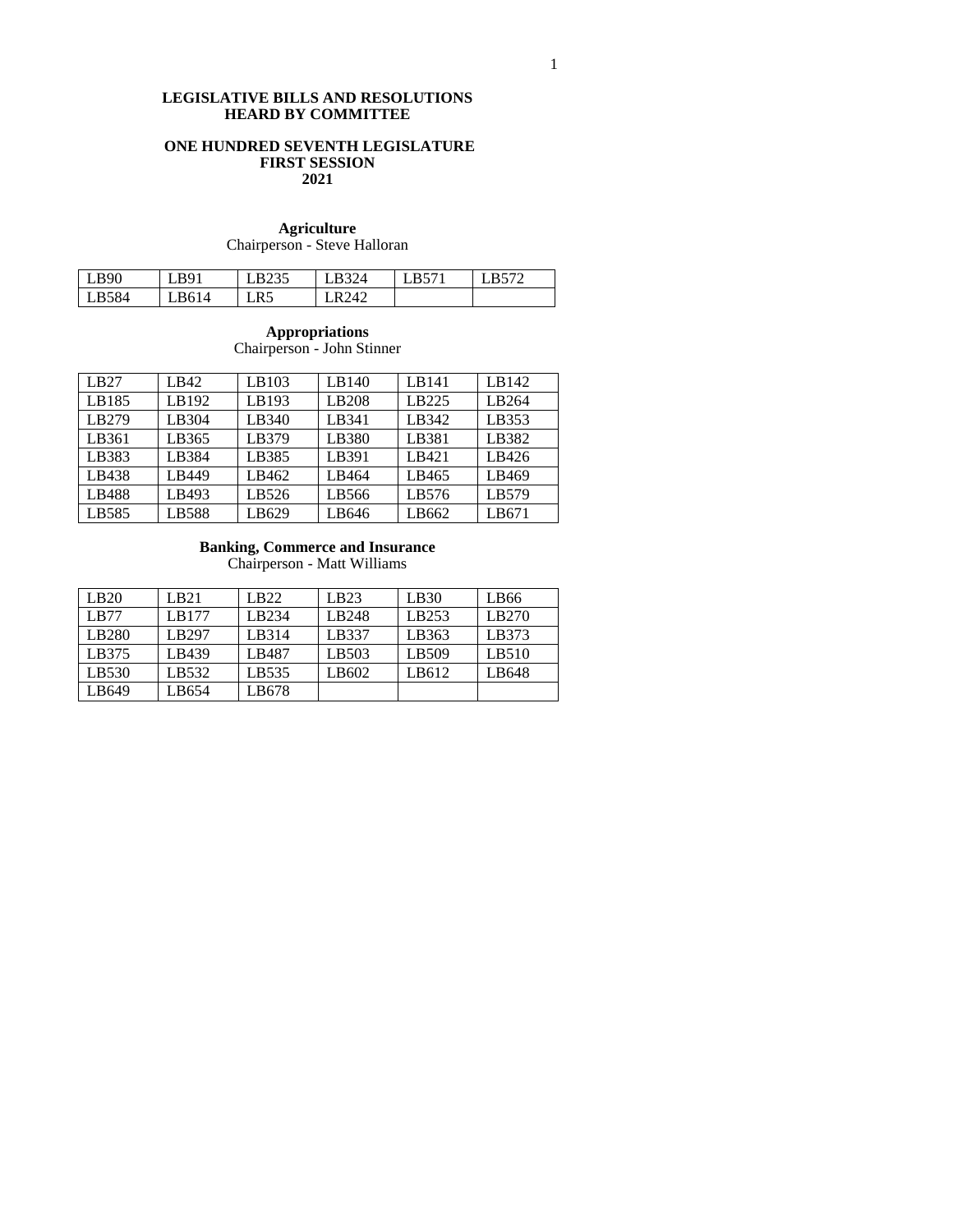# 2 LEGISLATIVE JOURNAL

# **Business and Labor**

Chairperson - Ben Hansen

| LB37  | LB122        | LB169 | LB170 | LB171             | LB172 |
|-------|--------------|-------|-------|-------------------|-------|
| LB207 | <b>LB241</b> | LB249 | LB255 | LB <sub>256</sub> | LB258 |
| LB260 | LB290        | LB298 | LB407 | LB420             | LB440 |
| LB441 | LB450        | LB451 | LB463 | LB480             | LB512 |
| LB567 | LB594        | LB598 | LB632 | LB660             | LB665 |
| LB666 | LB667        | LB684 |       |                   |       |

**Education** Chairperson - Lynne Walz

| LB3    | LB <sub>5</sub> | LB36  | LB <sub>60</sub> | LB62  | LB87   |
|--------|-----------------|-------|------------------|-------|--------|
| LB92   | LB117           | LB132 | LB135            | LB136 | LB137  |
| LB153  | LB154           | LB197 | LB198            | LB200 | LB210  |
| LB243  | LB281           | LB286 | LB287            | LB288 | LB289  |
| LB322  | LB323           | LB327 | LB359            | LB378 | LB389  |
| LB396  | LB452           | LB473 | LB518            | LB527 | LB528  |
| LB529  | LB538           | LB550 | LB558            | LB565 | LB587  |
| LB607  | LB623           | LB630 | LB639            | LB640 | LB641  |
| LB642  | LB651           | LB669 | LB673            | LB675 | LR13CA |
| LR21CA |                 |       |                  |       |        |

#### **Executive Board**

Chairperson - Dan Hughes

| LB107            | LB123 | LB212 | LB247        | LB393               | LB409 |
|------------------|-------|-------|--------------|---------------------|-------|
| LB605            | LB657 | LB658 | LB659        | LR <sub>18</sub> CA | LR25  |
| LR <sub>28</sub> | LR29  | LR107 | <b>LR118</b> | LR121               | LR130 |
| LR135            | LR159 |       |              |                     |       |

# **General Affairs** Chairperson - Tom Briese

| LB70              | LB72  | LB73                | LB75  | LB <sub>80</sub> | LB152 |
|-------------------|-------|---------------------|-------|------------------|-------|
| LB <sub>274</sub> | LB295 | LB311               | LB312 | LB371            | LB415 |
| LB511             | LB536 | LB545               | LB560 | LB561            | LB578 |
| LB580             | LB608 | LR <sub>26</sub> CA |       |                  |       |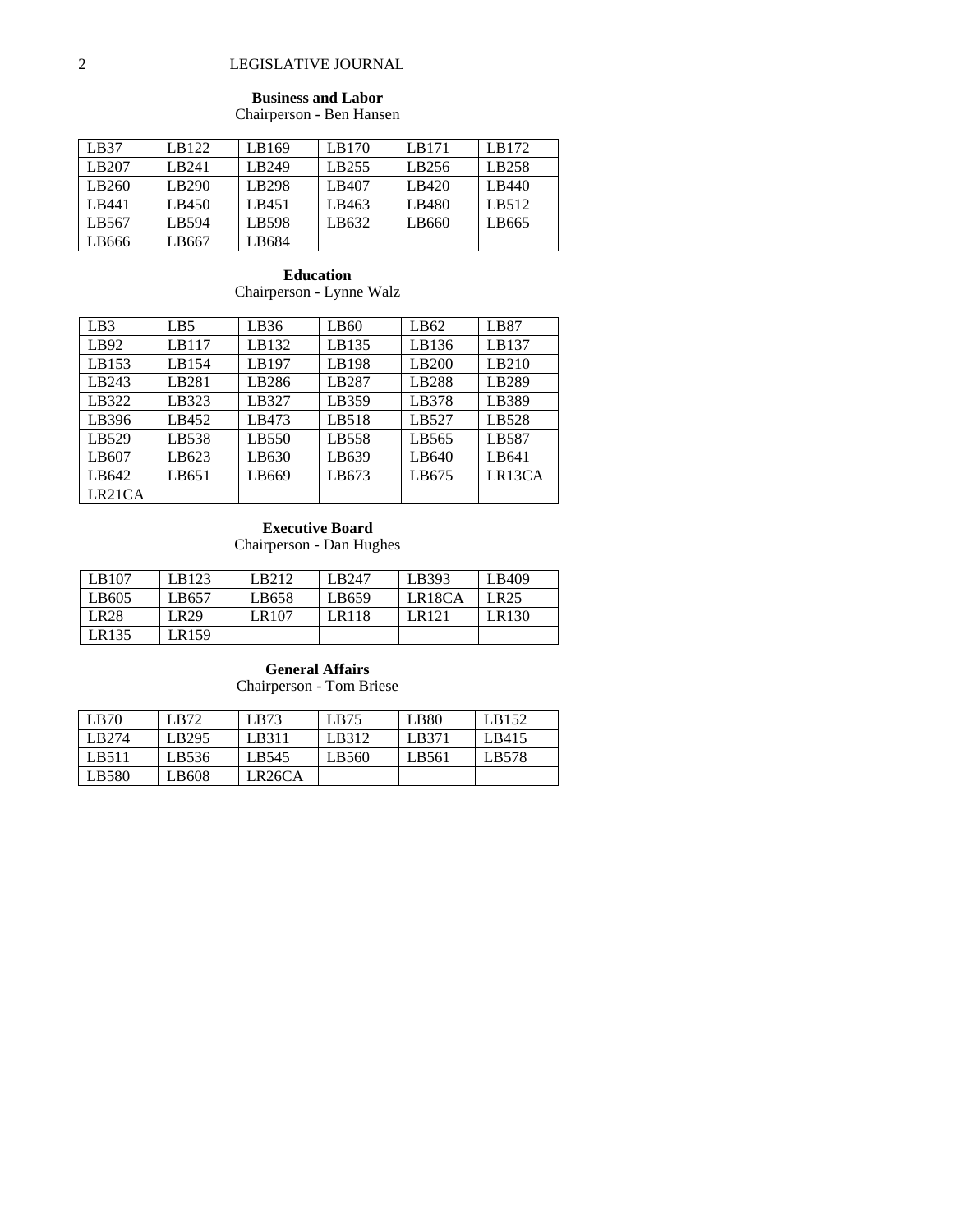# **Government, Military and Veterans Affairs**

Chairperson - Tom Brewer

| LB4   | LB <sub>8</sub> | LB11              | LB29                | LB35                | LBA1  |
|-------|-----------------|-------------------|---------------------|---------------------|-------|
| LB43  | LB50            | LB59              | LB61                | LB65                | LB76  |
| LB83  | LB93            | LB94              | LB105               | LB112               | LB125 |
| LB158 | LB179           | LB188             | LB195               | LB213               | LB224 |
| LB236 | LB242           | LB <sub>250</sub> | LB257               | LB261               | LB263 |
| LB267 | LB275           | LB283             | LB284               | LB285               | LB294 |
| LB303 | LB345           | LB349             | LB362               | LB368               | LB369 |
| LB414 | LB424           | LB435             | LB442               | LB443               | LB475 |
| LB477 | LB482           | LB489             | LB514               | LB557               | LB577 |
| LB590 | LB631           | LB635             | LB652               | LB664               | LR1   |
| LR3CA | LR10CA          | LR14              | LR <sub>24</sub> CA | LR <sub>27</sub> CA | LR128 |

## **Health and Human Services**

Chairperson - John Arch

| LB14  | LB15  | LB19  | LB67  | LB68  | LB <sub>86</sub> |
|-------|-------|-------|-------|-------|------------------|
| LB100 | LB101 | LB108 | LB121 | LB127 | LB129            |
| LB143 | LB183 | LB202 | LB211 | LB238 | LB251            |
| LB252 | LB262 | LB296 | LB306 | LB325 | LB328            |
| LB351 | LB356 | LB374 | LB376 | LB390 | LB392            |
| LB400 | LB401 | LB411 | LB413 | LB416 | LB418            |
| LB425 | LB427 | LB428 | LB429 | LB436 | LB437            |
| LB447 | LB476 | LB485 | LB490 | LB491 | LB494            |
| LB495 | LB516 | LB533 | LB541 | LB554 | LB569            |
| LB570 | LB583 | LB592 | LB609 | LB626 | LB628            |
| LB637 | LB643 | LB645 | LB677 |       |                  |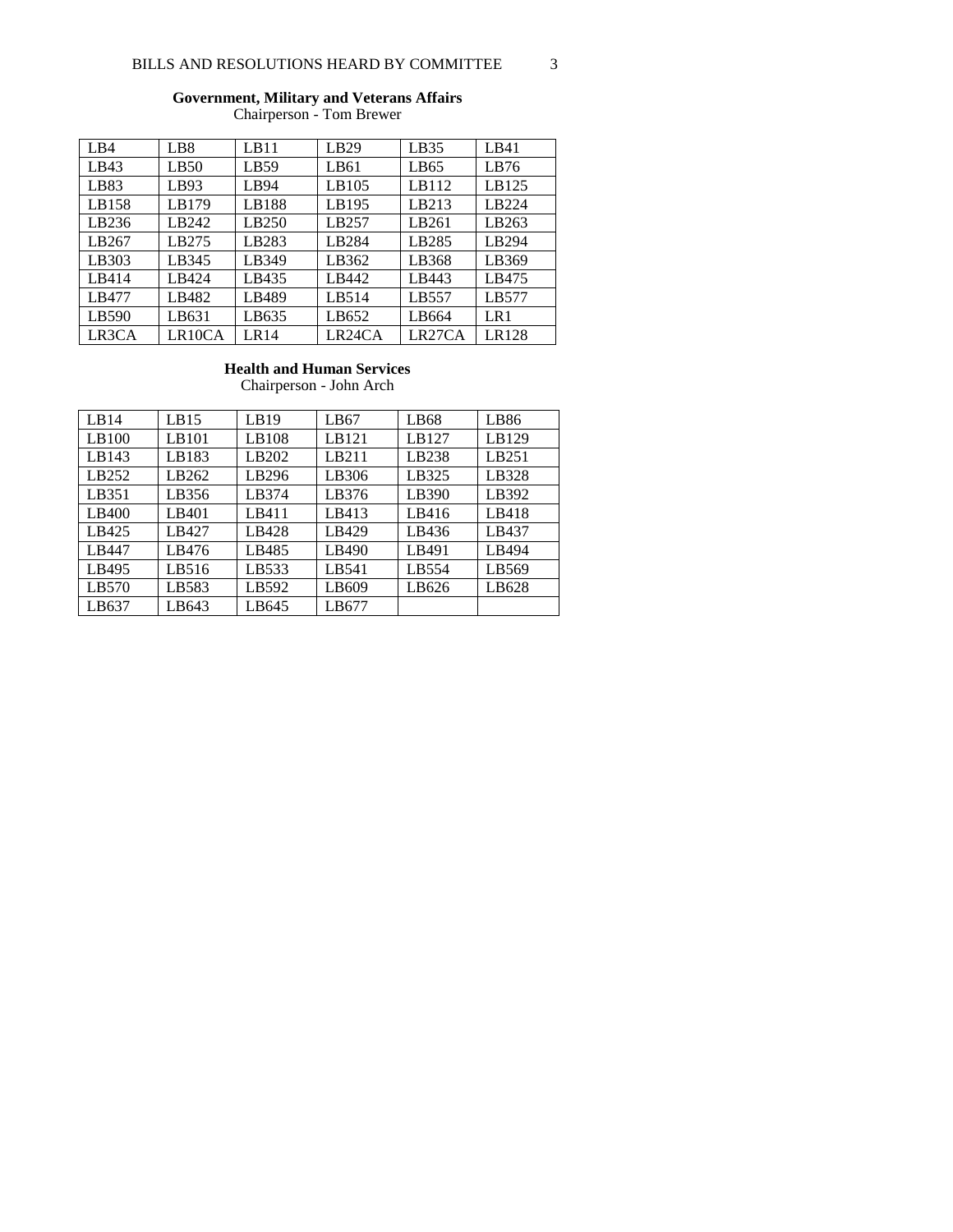# 4 LEGISLATIVE JOURNAL

#### **Judiciary** Chairperson - Steve Lathrop

| LB7                | LB13                | LB28  | LB31  | LB32             | LB33  |
|--------------------|---------------------|-------|-------|------------------|-------|
| LB34               | LB45                | LB46  | LBA7  | LB48             | LB49  |
| LB51               | LB52                | LB53  | LB54  | LB55             | LB56  |
| LB57               | LB58                | LB71  | LB85  | LB <sub>88</sub> | LB89  |
| LB95               | LB97                | LB102 | LB104 | LB109            | LB110 |
| LB111              | LB114               | LB116 | LB118 | LB119            | LB120 |
| LB124              | LB128               | LB130 | LB138 | LB139            | LB150 |
| LB151              | LB155               | LB157 | LB160 | LB167            | LB173 |
| LB186              | LB187               | LB196 | LB199 | LB201            | LB203 |
| LB204              | LB205               | LB206 | LB216 | LB217            | LB227 |
| LB229              | LB230               | LB231 | LB244 | LB245            | LB246 |
| LB259              | LB268               | LB269 | LB271 | LB273            | LB276 |
| LB277              | LB278               | LB282 | LB300 | LB301            | LB307 |
| LB308              | LB309               | LB315 | LB316 | LB319            | LB320 |
| LB321              | LB326               | LB330 | LB331 | LB333            | LB334 |
| LB335              | LB348               | LB352 | LB354 | LB355            | LB357 |
| LB358              | LB360               | LB370 | LB372 | LB386            | LB394 |
| LB397              | LB402               | LB403 | LB404 | LB417            | LB419 |
| LB444              | LB445               | LB453 | LB458 | LB461            | LB470 |
| LB471              | LB472               | LB474 | LB481 | LB484            | LB492 |
| LB496              | LB497               | LB499 | LB500 | LB501            | LB505 |
| LB517              | LB519               | LB525 | LB537 | LB540            | LB543 |
| LB546              | LB548               | LB551 | LB552 | LB559            | LB563 |
| LB568              | LB593               | LB601 | LB603 | LB620            | LB621 |
| LB624              | LB634               | LB636 | LB638 | LB661            | LB663 |
| LR <sub>2</sub> CA | LR <sub>20</sub> CA | LR85  | LR248 | LR249            | LR253 |
| LR254              | LR <sub>256</sub>   | LR257 | LR258 | LR259            | LR260 |

#### **Natural Resources** Chairperson - Bruce Bostelman

| LB148 | LB190 | LB191 | LB223 | LB266 | LB305 |
|-------|-------|-------|-------|-------|-------|
| LB336 | LB395 | LB399 | LB406 | LB468 | LB483 |
| LB506 | LB507 | LB513 | LB562 | LB573 | LB589 |
| LB591 | LB606 | LB615 | LB617 | LB618 | LB627 |
| LB650 | LB668 | LB683 | LR48  | LR102 |       |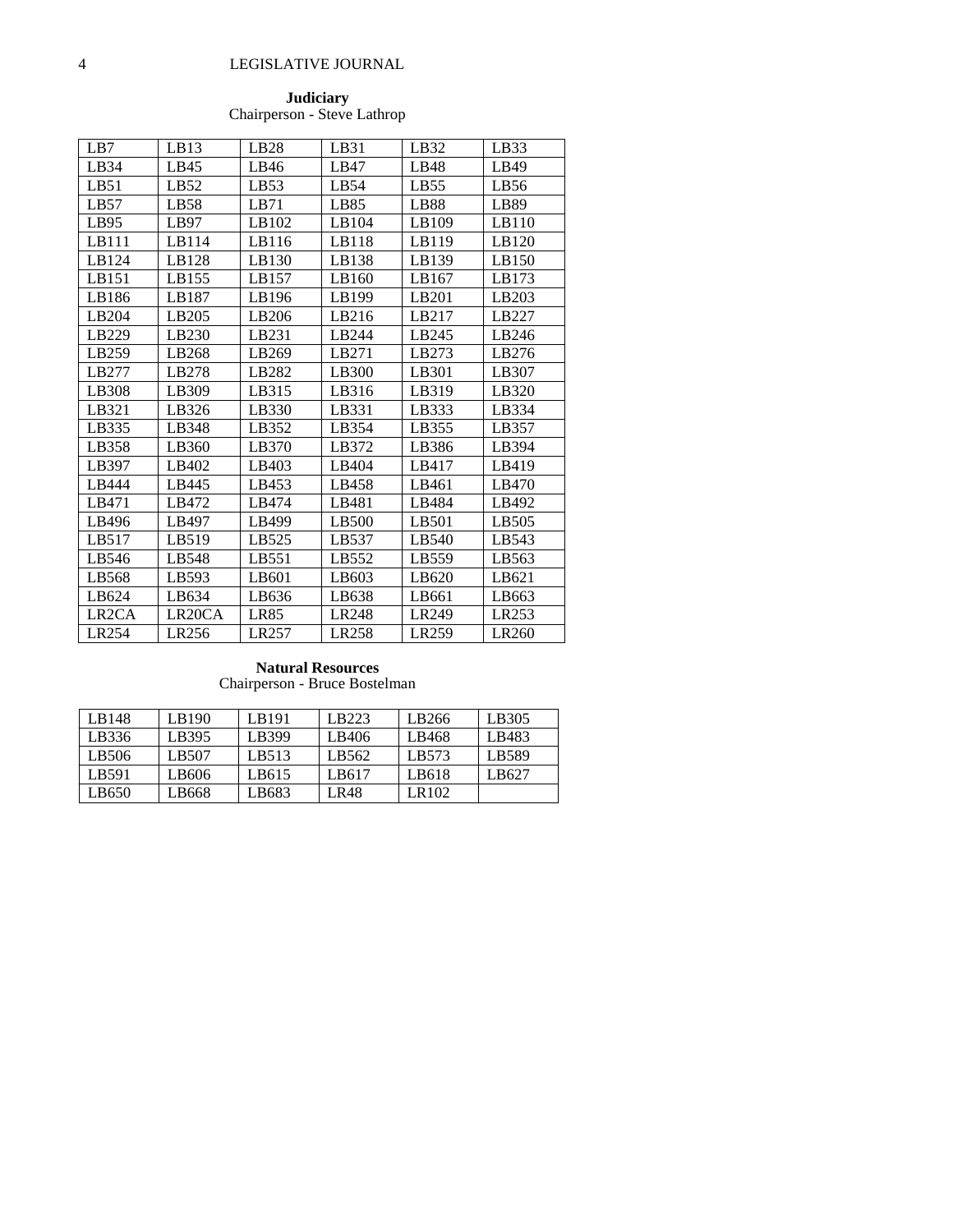#### **Nebraska Retirement Systems**

Chairperson - Mark Kolterman

| LB16  | .B17 | <b>LB24</b> | <b>I</b> R <sub>144</sub> | LB145 | LB146 |
|-------|------|-------------|---------------------------|-------|-------|
| LB147 | R184 | LB209       | LB478                     | LB582 | LB586 |

## **Redistricting** Chairperson - Lou Ann Linehan

Τ

LR134

|  | Revenue |  |
|--|---------|--|

Τ

Chairperson - Lou Ann Linehan

| LB <sub>2</sub> | LB6   | LB10             | LB18             | LB26             | LB38                |
|-----------------|-------|------------------|------------------|------------------|---------------------|
| LB39            | LBA0  | LB <sub>63</sub> | LB <sub>64</sub> | LB <sub>69</sub> | LR74                |
| LB79            | LB84  | LB98             | LB115            | LB133            | LB134               |
| LB165           | LB175 | LB176            | LB178            | LB180            | LB181               |
| LB182           | LB189 | LB194            | LB214            | LB222            | LB233               |
| LB237           | LB254 | LB272            | LB291            | LB292            | LB299               |
| LB310           | LB313 | LB318            | LB329            | LB346            | LB347               |
| LB350           | LB364 | LB366            | LB367            | LB377            | LB387               |
| LB408           | LB410 | LB412            | LB422            | LB430            | LB431               |
| LB432           | LB433 | LB434            | LB454            | LB457            | LB459               |
| LB466           | LB479 | LB502            | LB521            | LB523            | LB524               |
| LB531           | LB542 | LB544            | LB547            | LB564            | LB595               |
| LB596           | LB597 | LB599            | LB611            | LB613            | LB622               |
| LB625           | LB644 | LB655            | LB672            | LB674            | LB676               |
| LB679           | LB680 | LB681            | LB682            | LR11CA           | LR <sub>22</sub> CA |

#### **Transportation and Telecommunications**

Chairperson - Curt Friesen

| LB12  | LB78  | LB82  | LB106 | LB113 | LB126 |
|-------|-------|-------|-------|-------|-------|
| LB149 | LB164 | LB166 | LB174 | LB215 | LB226 |
| LB232 | LB239 | LB240 | LB293 | LB302 | LB317 |
| LB338 | LB339 | LB343 | LB344 | LB388 | LB398 |
| LB448 | LB455 | LB456 | LB460 | LB486 | LB498 |
| LB504 | LB508 | LB520 | LB522 | LB534 | LB539 |
| LB574 | LB575 | LB581 | LB600 | LB604 | LB610 |
| LB616 | LB619 | LB633 | LB656 | LB670 |       |